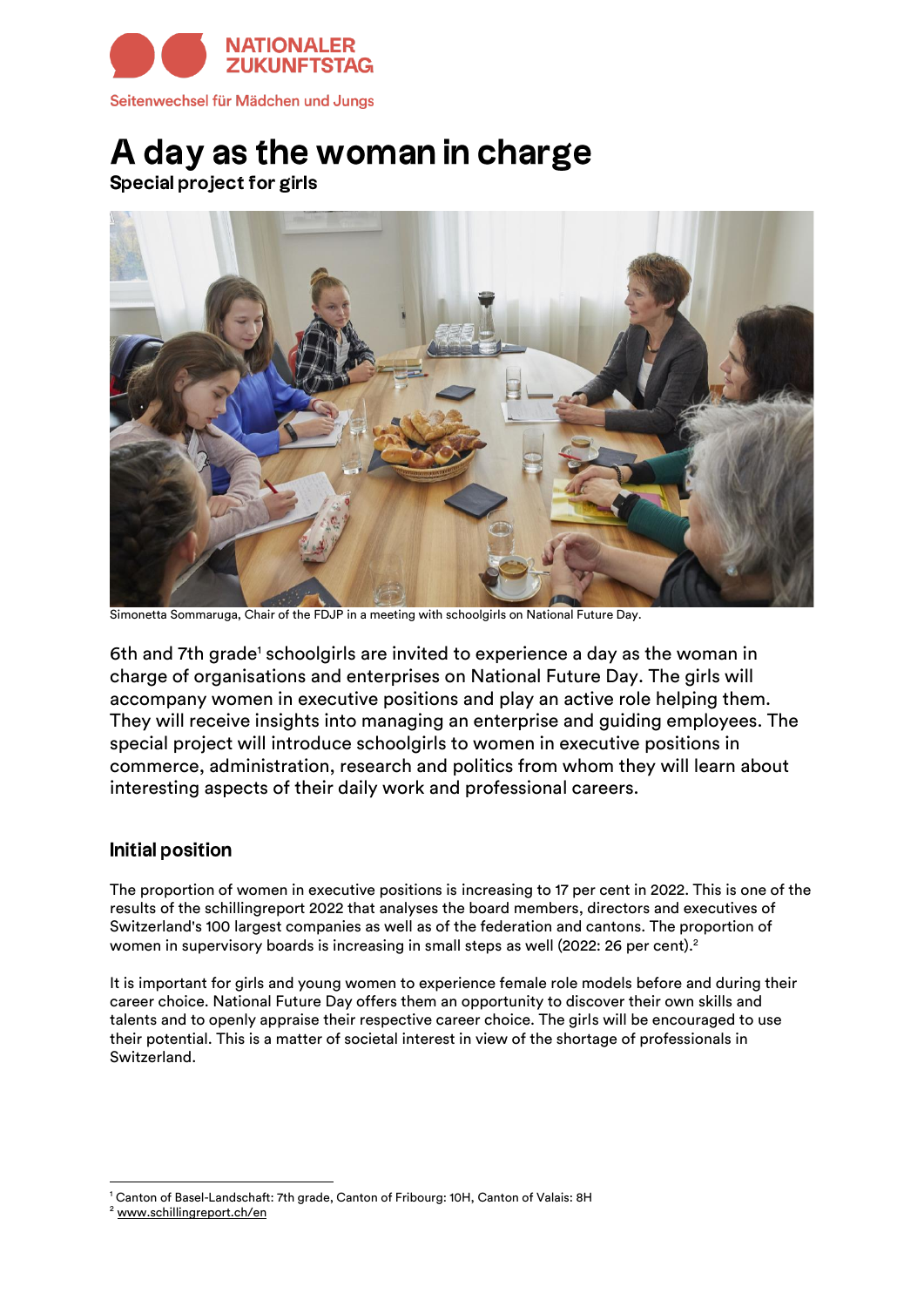# Objective of the special project "A day as the woman in charge"

The objective of the project is to encourage girls to critically appraise their career choice and skills. The idea is to give them insights into the activities of a female executive on project day, regardless of the professional segment. They will investigate what it means to adopt professional responsibility. In turn, they will gain courage and self-confidence to take charge of their future detached from gender images. In return, female executives will benefit from the exchange with future young professionals and gain inputs for their own work through knowledge transfer and self-reflection. Participating companies will also benefit from effective public relations.

# "A day as the woman in charge" in the National Future Day programme

Many professions are biased with regard to gender and are therefore considered to be either typically male or typically female. National Future Day wants to break the mould of these stereotypes under the slogan "Changing sides for girls and boys". Young people should orient their choice of career on their actual interests, desires and talents. Although a growing number of women work in atypical professions, they are seldom found on corporate boards or in executive positions. The project's slogan "Changing sides" therefore also applies with regard to professional positions.

National Future Day offers girls and boys various options to change sides. "A day as the woman in charge" is one of the special projects for girls:

## **Programme overview**

#### **Basic programme**

Girls and boys accompany a parent or other person from their circle of relatives and friends to work. They choose a person who works in an atypical profession.

#### Special projects for girls and boys

Participating enterprises and organisations will offer programmes on National Future Day that are also open to children whose parents do not work there.

#### Special projects for girls

- Girls Technology Go!
- Girls Informatics Go!
- Girls Construction Go!
- Girls Planning Go!
- A day as a cabinet-maker
- A day as a carpenter
- A day as a farmer
- Girls discover professions in forestry
- A day as the woman in charge •
- A day as a horticulturalist
- A day as a policewoman
- Girls in politics

#### Special projects for boys

- A day as a childcare specialist
- A day as a nursing specialist
- School as an adventure
- A day in social work
- A day as a vet
- A day as a hairdresser
- A day as an occupational therapist
- A day as a florist
- A day as a podiatrist
- A day as a physiotherapist
- Yes, we care!
- A day as a chemist
- A day as a pharmacy assistant
- A day as a speech therapist
- A day as an HR specialist
- A day as a chiropractor
- A day as a dance teacher
- A day as a (pre-)primary school teacher
- A day as a remedial teacher
- A day as an optician
- A day as an optometrist
- A day as a biomedical scientist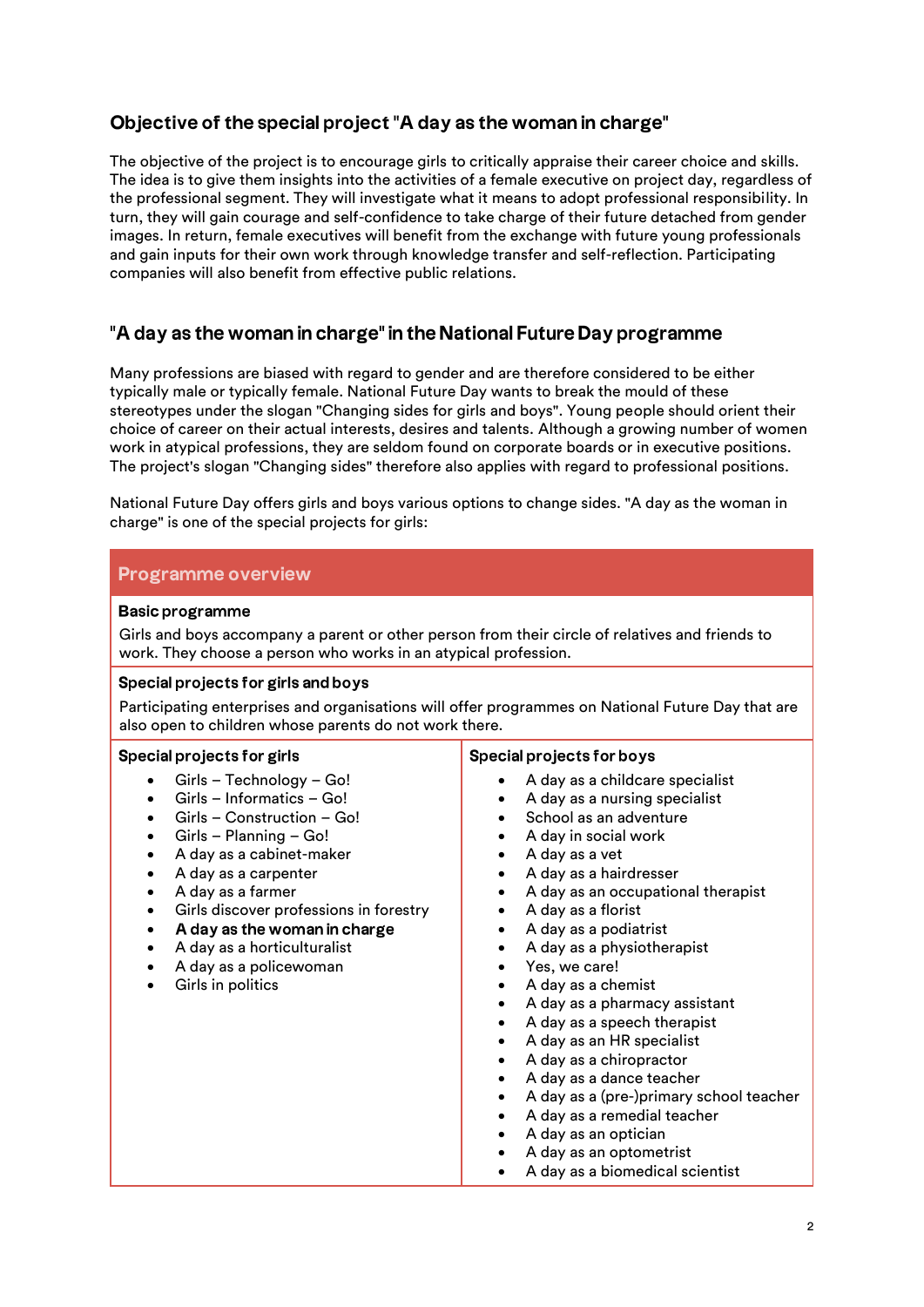# **Schedule**

#### **April to June**

Requests are sent to female executives who subsequently register here: [www.nationalerzukunftstag.ch/de/2022.](https://www.nationalerzukunftstag.ch/de/2022/) They define the number of participants and the time frame.

#### **End of June**

The project places are listed on the National Future Day website together with a logo and a link. The female executive and the schedule for the day are presented in the form of a brief text and, if desired, a photo.

#### **August to October**

National Future Day informs the girls, schools, parents and media about the offers. 6th and 7th grade schoolgirls register with the National Future Day website until the end of October. The female executives prepare the schedule for the day.

#### **End of October**

National Future Day send the girls' contact details to participating female executives and the female executives send each girl an invitation by email or post (template on p. 6).

#### **National Future Day**

The female executives and the girls work through the schedule for the day.



Participants accompany Andrea Hemmi, Head of Corporate Communications at SRF, on National Future Day.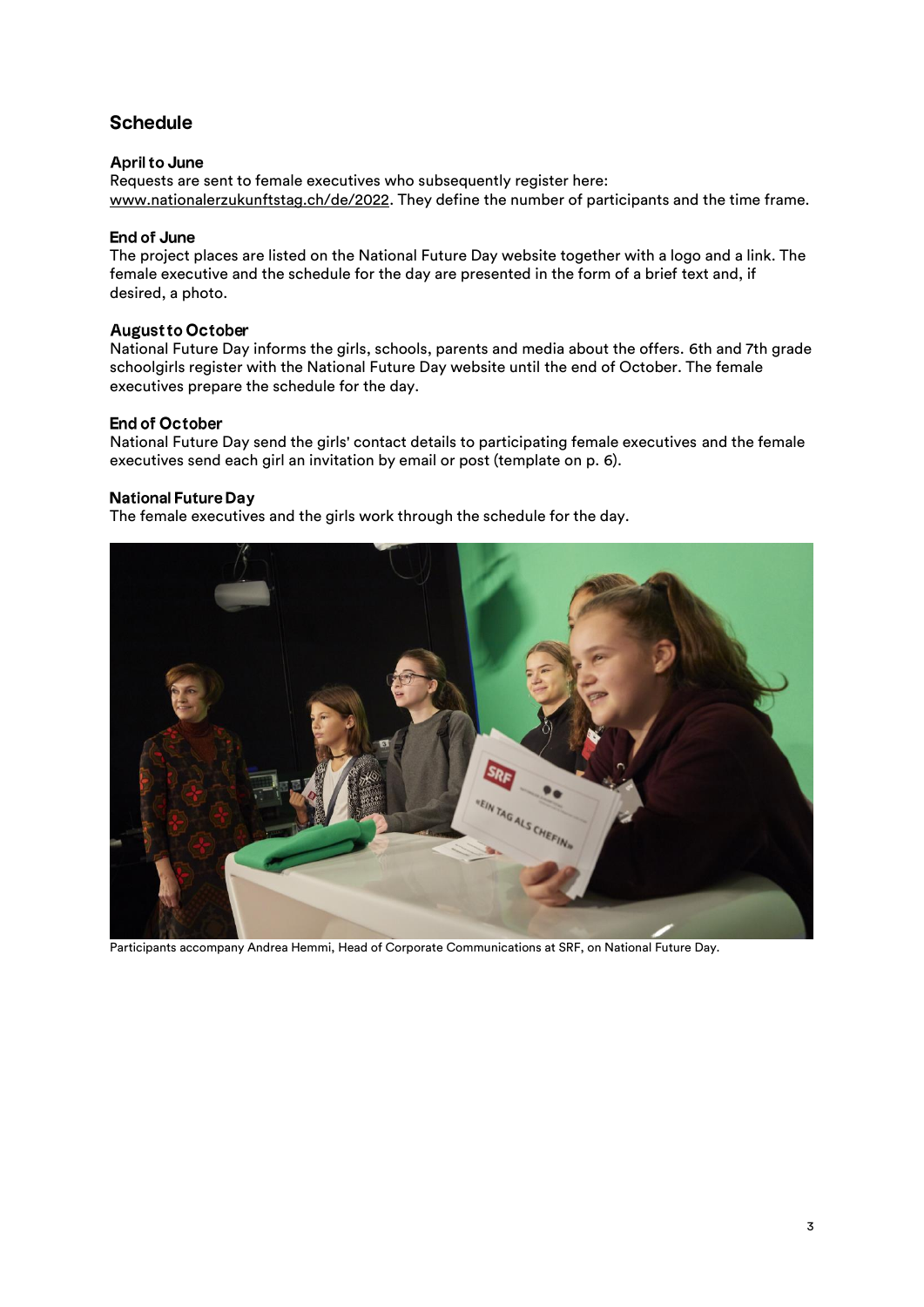# **Exemplary daily routine**

The project day focuses on practical experience. The girls join in as far as they can. Executives are at liberty to design the day as they like. They can also use the following daily routine for orientation:

| <b>Time</b>  | Programme                                                                                                                                                                            |  |
|--------------|--------------------------------------------------------------------------------------------------------------------------------------------------------------------------------------|--|
| $8:30$ a.m.  | Welcome<br>Explain the rules and the schedule for the day<br>$\bullet$<br>Inform about confidentiality, where applicable<br>$\bullet$<br>Presentation of the enterprise/organisation |  |
| $9:45$ a.m.  | Practical insights into the activities of a female executive<br>Meeting preparation<br>$\bullet$<br>Girls attend a meeting and are given a small task<br>$\bullet$                   |  |
| $11:00$ a.m. | Interview about the career path<br>Template p. 8<br>$\bullet$                                                                                                                        |  |
| 12:00 noon   | Lunch<br>Together with the female executive and, if possible, other women in<br>$\bullet$<br>executive positions                                                                     |  |
| 1:00 p.m.    | Practical insights into the activities of a female executive<br>Insights into working with customers<br>$\bullet$<br>Insights into working with the team                             |  |
| 2:00 p.m.    | Wrap-up<br>Feedback<br>$\bullet$<br>Questions and exchange<br>$\bullet$<br>Completion of the project day evaluation form                                                             |  |
| 3.30 p.m.    | End of the event                                                                                                                                                                     |  |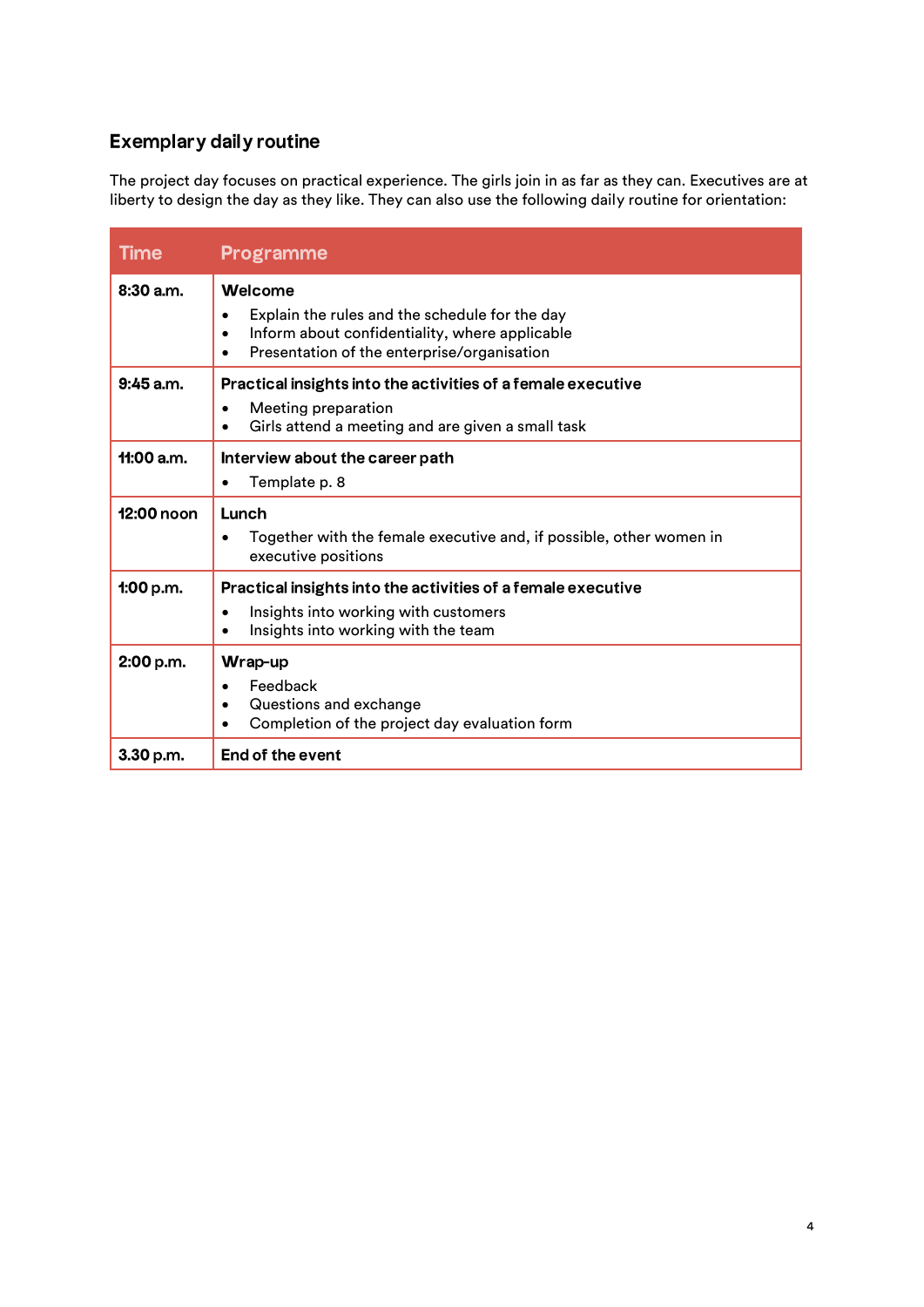## Insurance for participants

National Future Day is not covered under the terms of the Employment Act. Any accidents will be covered by the child's basic health insurance. It includes coverage for accidents. The duty of supervision lies with the accompanying adults. The enterprise/organisation will only be held responsible if safety regulations and protection provisions are disregarded.

## Media presence on National Future Day

Girls and boys who try out atypical professions are a popular topic in the media. Every year, countless newspapers, radio and television programmes report on National Future Day. Around 1,200 articles are published each year, many of them in relation to special projects. Additionally, participants publish numerous photos and experience reports on social media platforms.

The National Future Day website also offers enterprises a good platform for demonstrating their commitment to a broad public. The website receives up to 80,000 visits every month.



"A day as the woman in charge" with Martina Gmür, Member of the Executive Board at Switzerland Global Enterprise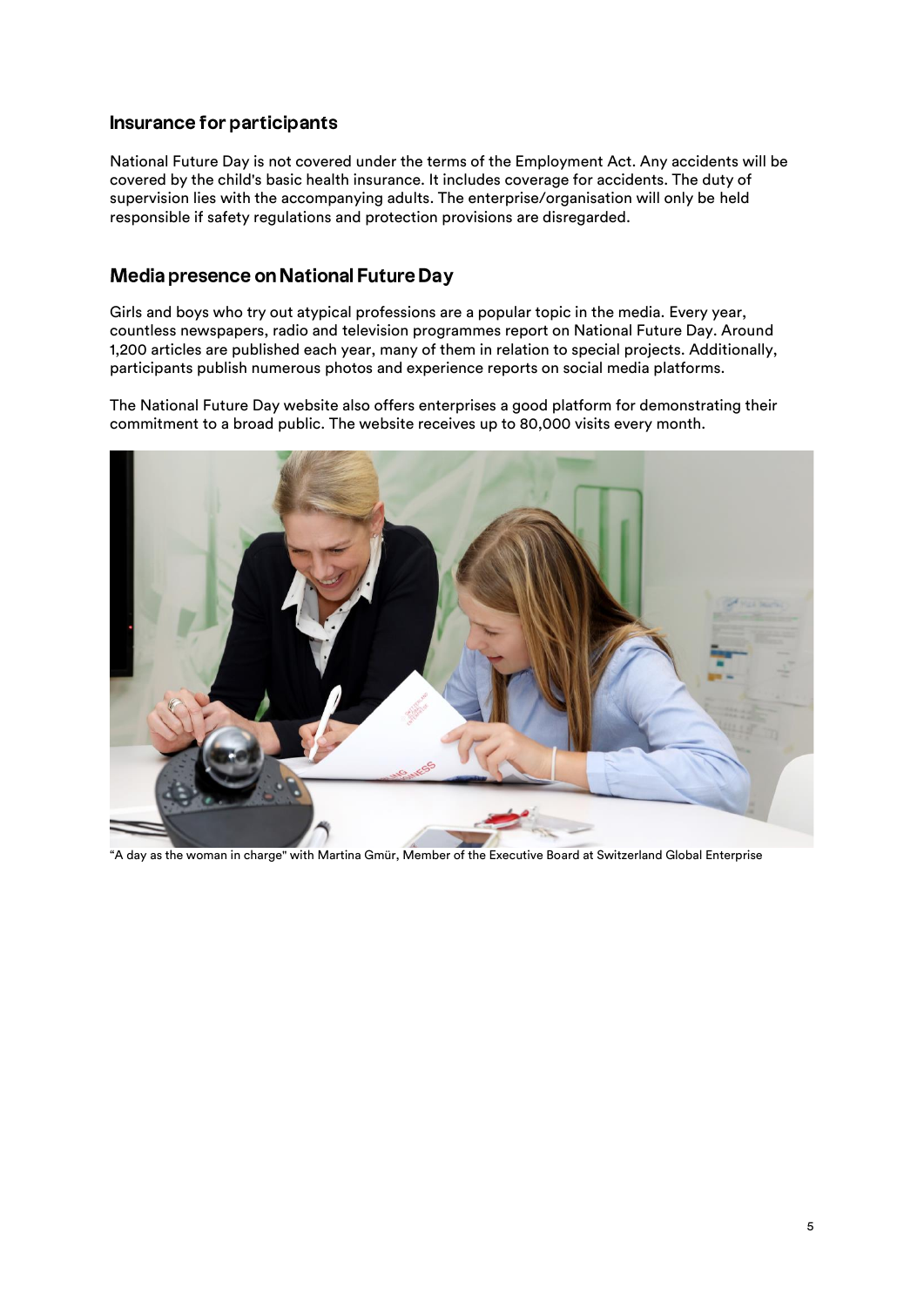## **Invitation template**

You can send the invitation by email or post. If you opt for dispatch by email, please also send a copy to the parents. Do not forget to send the usage rights declaration for photo material and video footage.

First name, last name of the participant Address Postcode/Town

Date

#### Invitation to the National Future Day event

Dear Parents, dear ...

We are delighted that your daughter is participating in the National Future Day's special project "A day as the woman in charge". We look forward to welcoming you to our company at … a.m. on …. Address: … Please note that you are responsible for your daughter's journey to and from our premises.

The programme schedule is as follows:

| $8:30$ a.m. to $\dots$  | Welcome          |
|-------------------------|------------------|
| 12:00 noon to 1:00 p.m. | Lunch            |
| $3:30$ p.m.             | End of the event |

Lunch will take place at .... Please give your daughter ...CHF/a picnic for lunch. Please inform us in advance of any allergies or other incompatibilities.

If you have any questions, please contact ...: Tel: ..., Email: ...

We wish your daughter an exciting and informative day.

Best regards,

Attachment: Directions, Usage rights declaration for photo material and video footage, Interview template, Information and brochures about your company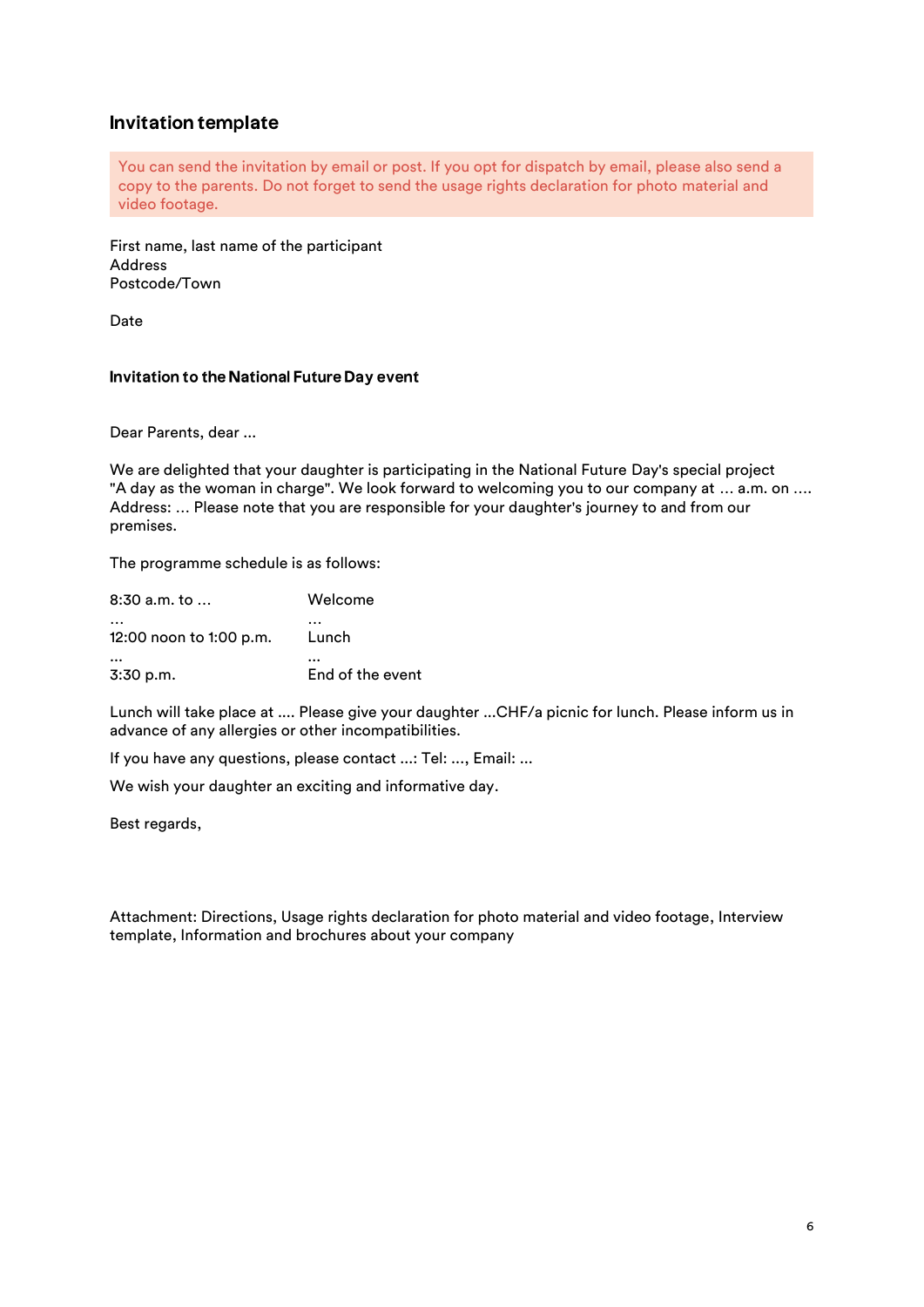# Usage rights declaration for photo material and video footage

The office of the National Future Day and the participating enterprises publish numerous photos and videos about National Future Day. It is possible that your daughter may appear in such a publication. If you and your daughter consent to the publication of such photos and videos, please sign this form and give it to your daughter when she attends the event. The images are intended to give other children an insight into National Future Day and encourage them to participate.

I hereby grant the office of the National Future Day and the participating enterprise named in the following permission to publish photos and video footage of my daughter in connection with public relations for National Future Day (e.g. websites, social media, brochures, flyers, media communications and similar).

| Enterprise your daughter will visit on National Future Day: |  |
|-------------------------------------------------------------|--|
| First name and surname of your daughter:                    |  |
| First name and surname of the legal guardian:               |  |
|                                                             |  |

Neither the photographer/film producer nor the persons appearing in the photographs/films are entitled to assert a claim for royalties or the publication of their names when the photos/films are published.

| Place, date | Signature of the legal guardian |
|-------------|---------------------------------|

Please give this form to your daughter on National Future Day.